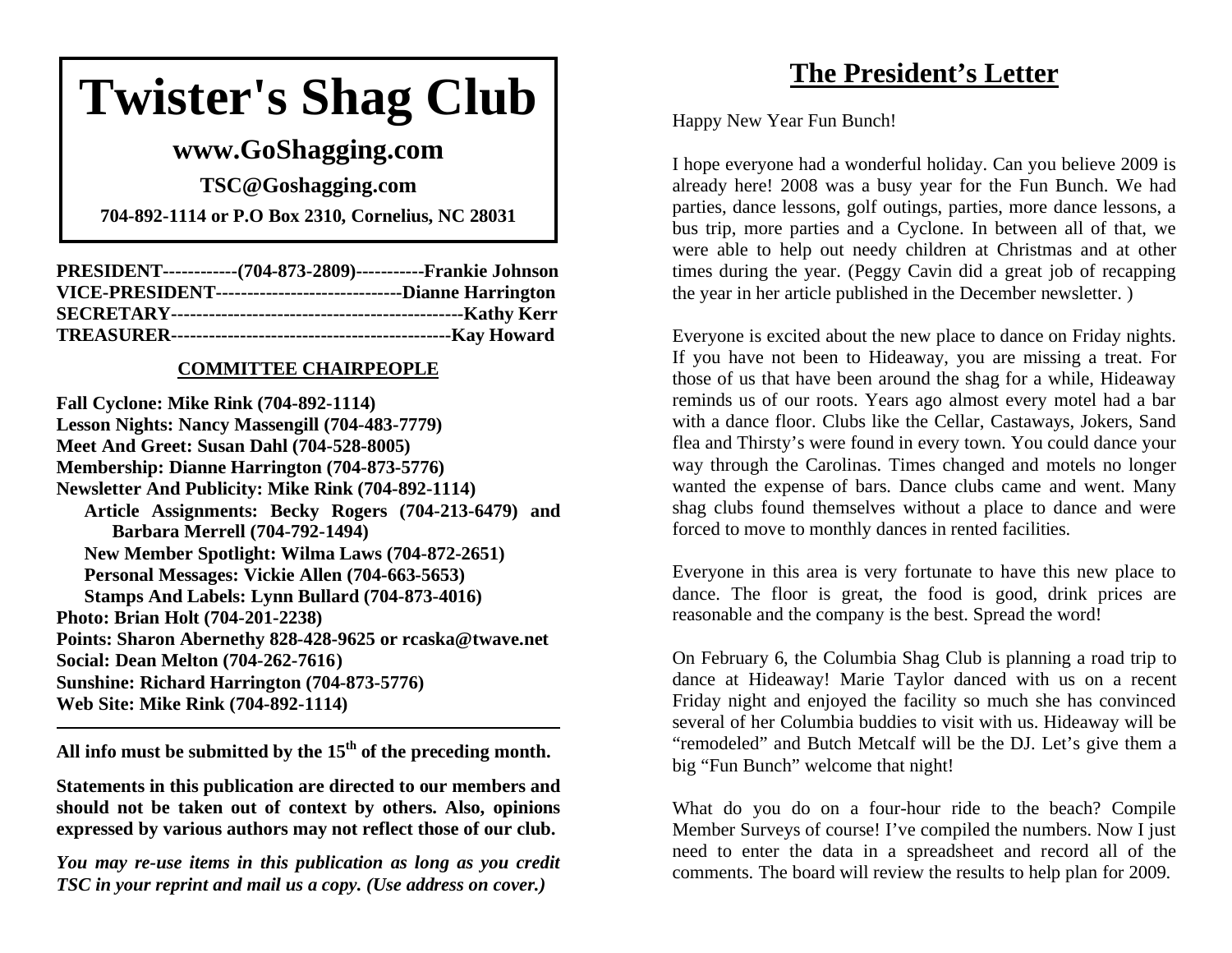The board and I want to thank everyone that participated in the survey. Anytime you have an idea or a concern to share, please let one of us know. We have a great club, and we want to make it even better by listening to our members.

During the July Business Meeting, I promised you the board would take a look at the Point System in December. We started our review in December and we are still in the process of making some decisions. Several of you used the Member Survey to give us your feedback. We are listening! We will distribute the results of our review once all the decisions are made.

If you missed Mid-Winter, it was a blast. A cold blast! But everyone had a great time. Don't forget to send in your articles about what your friends did at Mid-Winter. We need to share the stories with those that couldn't make it.

Be thinking about an idea for our Spring SOS Parade Float and get your ideas to Chuck Willingham as soon as possible. This is the fifteenth parade and the theme is the Anniversary Parade.

See ya on the dance floor.

Frankie

# **SOS Card Sales**

2009 SOS Membership cards are still on sale. They will be required to get into the Spring SOS, and Fall SOS events. And many of the discounts available to members from businesses at the beach are good all year round.

You get a big discount on SOS Membership as a TSC Member (\$25 versus \$35). They are only \$30 through our club to buy one for non-shag club members. See Kay Howard, or mail in your money to the shag club address.

So far, over 100 of our members have already bought SOS Memberships through our club. That's great support of SOS!

## **Shag Club Meeting News**

Our next meeting will be Tuesday, February  $3<sup>rd</sup>$  at Fat Boys Restaurant (I-77, exit 36) in Mooresville. The business meeting begins at 8:00pm. Members are encouraged to come early and enjoy the buffet.

Mark and Marla Faulkenberry have submitted an application to join TSC. They will need to be at our meeting to be voted in. Come out and meet these folks and welcome them into "The Fun Bunch".

Special Note: March starts a new year for TSC. Invite your friends to come join us and enjoy some good times with us.

# **Election Of 2009 TSC Officers**

The Nominating Committee met recently to take on the challenge of proposing a slate of officers for the coming year from the group of many capable people that make up the TSC roster.

About  $\frac{1}{2}$  of our membership met the requirement to have attended at least six club meetings in the previous year to be an Officer. Every one of those who was eligible was considered. Then, the Committee evaluated many different areas of capability and TSC support that had been given by individuals during the past year. After much effort and discussion, the following slate was selected. The Committee recommends that you vote for the following individuals who are running for the Offices noted.

| President – Frankie Johnson | Vice President – Khris Sloop |
|-----------------------------|------------------------------|
| Secretary – Kathy Kerr      | Treasurer – Dean Melton      |

## **Dance Lessons**

As we go to press, dance lessons are on hold due to unexpected complications with the location. We are currently working to resolve these problems and hope to resume our lessons, soon. Please keep in touch with all of the latest news concerning our lessons and our club on our web site (www.goshagging.com).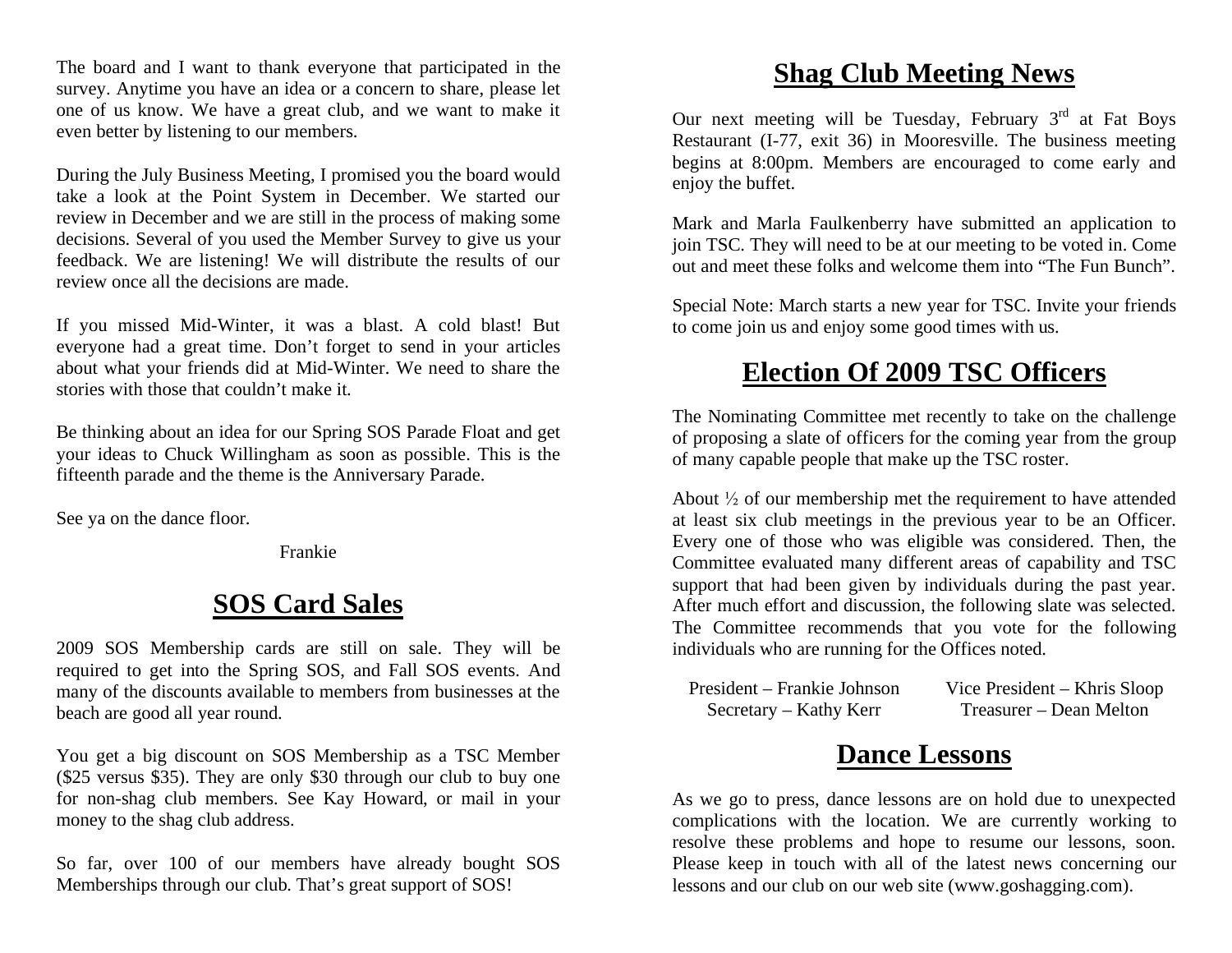## **Great New Dance Location**

By Jennifer Finney

The day after Thanksgiving John left with my Dad to go deer hunting. So Mom and I decided to try out the new dance spot; the Hideaway Bar. There's nothing like cutting a rug to work off some calories. We didn't want to arrive too early, so we got there around 9:00. There was a huge crowd there already. The owner actually greeted us at the door and was super friendly. We found a good spot in some chairs right on the side of the dance floor. (That was a good plan.) A waitress almost immediately asked us what we wanted to drink. (Another great thing.) Several TSC members were sitting in the comfortable booths across the dance floor on the other side. Most everyone commented on how good the food was. Fast Eddie played almost all of our favorite songs without us even having to make any requests.

After a couple hours, we stepped outside to get some cool air and the owner was also out there. He told us that he was thrilled to have TSC members at his place and that he was considering all of our requests to make it a great bar. He also told us he owns the Acropolis restaurant. No wonder the food is wonderful. His wife makes all of those awesome desserts there!

We really enjoyed the place. There were about 90 people that night which we both thought was perfect for dancing and mingling. The atmosphere was relaxed and fun. I can't wait for John and I to make some fun memories with our TSC friends at the Hideaway!

### **Instructional Shag Videos** By Frankie Johnson

At one time, Twister's had a library of instructional videos members could borrow. Over the years the videos have been misplaced. We have been able to locate two. (I was one of the guilty parties.) If you have one of our videos, please bring it to the next meeting. Also, if you have personal copies of instructional shag videos or DVDs that you no longer need, consider donating them to the Twister's library. Thanks!

## **Hideaway Bar And Grill**

By Teresa Sloop

I confess to some skepticism when it was first announced that there would be dancing at Hideaway Bar and Grill. I slipped in on my lunch break to take a look and wondered how we could possibly have a DJ and still dance at that location. I have been pleasantly surprised. It has been a lot of fun meeting there and though smaller than Havana, it has a cozy atmosphere. We are especially excited because now we can attend more frequently as it is closer to our home and we bowl on Friday nights too. While filling my glass at the bar, I have heard numerous comments about how much fun it is to see the dance floor full and people enjoying themselves. The staff is friendly.

If you haven't given it a try, join us for the grand reopening coming this week. I know you will be as pleasantly surprised as I was.

### **Photography Committee Appreciation** By Brian Holt

I wanted to take a moment to extend my appreciation to all of the members of the 2008 Photo Committee. We have built an outstanding collection of photos of all of our events over the past two years that are conveniently displayed in individual photo galleries on the website. If you have not had a chance to check it out lately, you will certainly enjoy the most recent additions as well as the stroll down memory lane as you flip through the past events. Also, if there are any pictures that you really like, you can order prints of all sizes from any of the photos on the website starting at \$0.25 each.

Again, I appreciate all of your effort and dedication to making our website photo collection the best of any club. Special thanks goes to Mike Rink who maintains the site and loads all of our photos.

I hope all of you had a safe and nice holiday season and fun at our NYE Party. I look forward to even more fun and photos in 2009.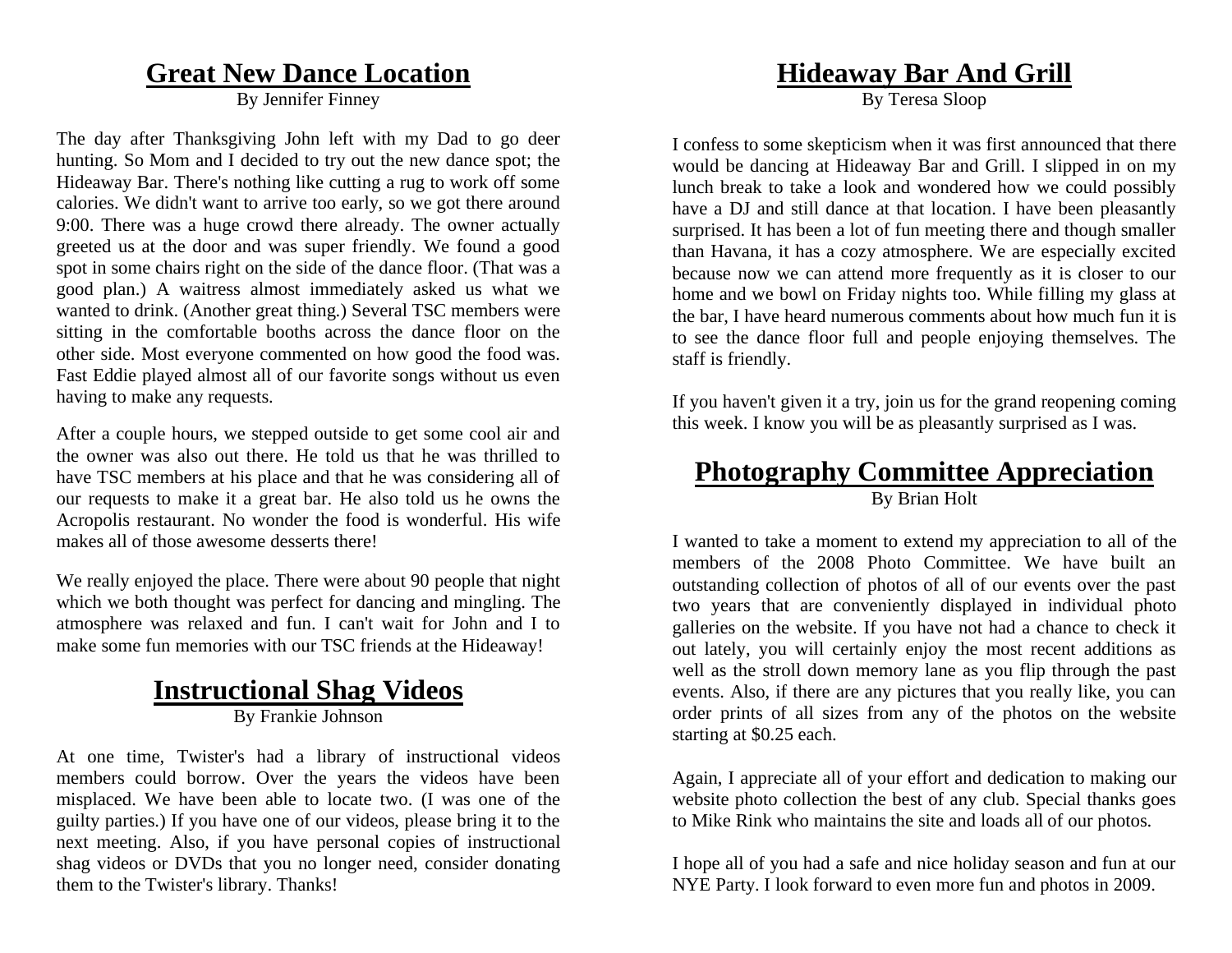# **A Day in the Life of an Elf**

As told by the Jingle Bell Elf

On Friday, December 19, Santa allowed the Candy Cane Elf (Margaret Hutson), the Ornament Elf (Sharon Abernethy) and the Jingle Bell Elf (me, Nancy Massengill) to take a day away from the North Pole to just be ourselves.

I began the day in Denver on my way to meet the elves by passing <sup>a</sup>"fake" Santa (you know ours is the real thing) on Campground Road. Boy did he take a second look at me.

Santa also allowed my Mother who was visiting to become a Santa helper for the day. We met the other elves in Terrell where we entertained the motorists passing with our waves and laughter. From there we went to Hideaway Bar and Grill for a marvelous lunch and more laughter.

As prearranged by Santa, we then met he and Mrs. Claus for the important task of visiting the Cornelius-Davidson Day Care for Twister's Shag Club. My what a time we had. The children were so excited and full of themselves as they talked to Santa. They even sang Santa s-e-v-e-r-a-l songs! They were given some special treats from Santa and Mrs. Claus along with a stocking full of goodies. They were so excited when we left that they ran outside along the fence yelling to us. Santa and Mrs. Claus were in their "mini sleigh". What a treat it was watching them get in and leave.

We elves played hooky for a while that evening and joined the Twister's crowd at Hideaway Bar and Grill for fun! Several of the ladies tried out the shoes and hats! Applications are being taken for next year's elves, so if you have knack for wreaths or stockings, maybe there's a position available for you.

PS to the picture man (you know who you are). We put in a special request to Santa that maybe if you are really, really good this year, maybe he will bring you a complete wooden puzzle next year!

Well, back to work. After all, an Elf's work is never done!

# **Shag World And Members News**

- Diane Brandon recently lost her mother. Our thoughts and prayers are with Diane and her family.
- • Becky Stowe Powell has moved her North Myrtle Beach art gallery and store a few doors down and into a new facility. The new building is much bigger, and gives her an opportunity to display more of her famous beach related items for sale.

Visit Becky the next time you go to the beach, and tell her you are part of the Twister's Fun Bunch!

By the way, check out two of Becky's prints that have now been hung at the Hideaway Bar and Grill!

### **The New Year's Eve Party** By Kathy Kerr

Thank you, thank you to everyone that worked to make the New Year's Eve party the best one ever. I met many guests at this year's celebration that were quite impressed with the fun, food, entertainment, and organization. The set-up and decorations were top-notch and so very festive. I know from being on this committee last year that this takes quite a bit of time and attention (even though it is time well spent having fun with other team members). The wide variety of food and drinks were delicious. Rees and Nancy's chocolate fountain was a constant outstanding attraction.

Throughout the night Clyde kept the music just right, playing what we all requested and then some. The beautiful wooden dance floor was just what Dennis and I needed to practice the newest steps recently taught by Jason and Holly Cagle. The ceremonious procedure for the club's consumption of shooters was new to me,. But with such superb role modeling by Mike and Walter, I had absolutely no trouble participating in the ritual. Dennis and I hope that everyone had as much fun as we did, and we wish you all a happy and healthy 2009.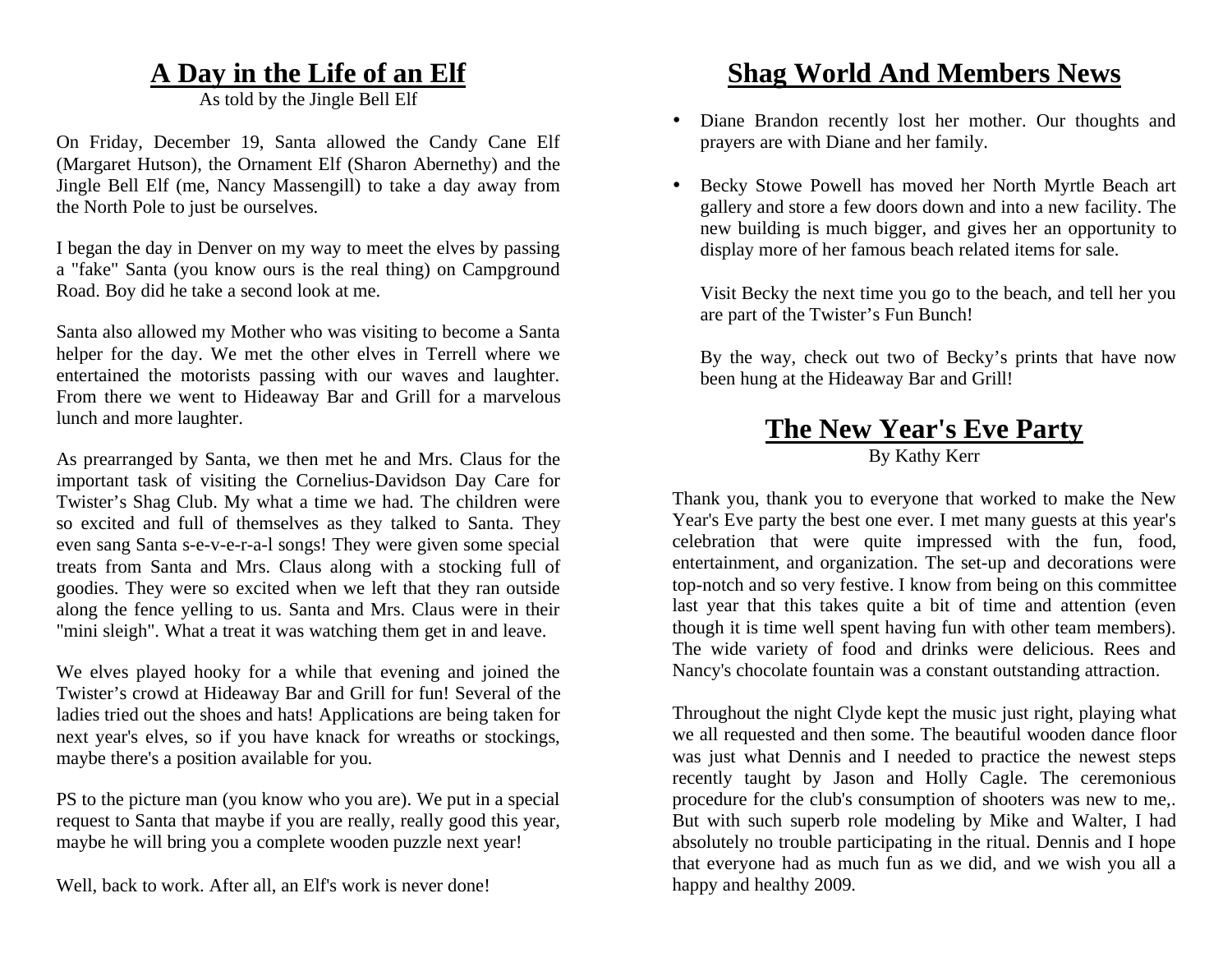## **New Year's Party at ClubFX**

By Charlie Binder

It was a cold crisp evening that started to feel like a New Year's Eve as we headed to ClubFX. But once we entered the facility, wow! It didn't take long to realize that it was New Year's Eve and a great way to put to bed 2008 and celebrate the start of 2009.

The room was full of energy. Clyde Waller was in total control of the music and was playing a variety of tunes to excite the crowd. Every table was a buzz with partiers laughing and hugging guests as they passed by. Party favors were evident and the mood was high. Walter gave lessons on the proper way Twisters drink shooters, and Kris had shooters prepared for everyone to enjoy.

The munchies room was well stocked and members were savoring the chocolate fountain and other delectables. The dance floor was crowded, but dancers stayed in their slots and made room for others to slip in and enjoy the music.

When the magic hour suddenly appeared, everyone raised their champagne glasses in unison and cheered the arrival of the New Year. After the midnight celebration the partiers gathered round the buffet line to select their favorites for the hot breakfast.

All that and we didn't need to clean up! What a great party!

### **The New Year's Eve Party** By Teresa Sloop

We were not able to help with set up as we did last year, but the crew that did were fantastic. ClubFX was a wonderful place for the party with lots of room, and the party was over the top. The shots were flowing and the dance floor was calling our names. We really missed Wayland who unfortunately could not attend. But we hope that will change next year. A good time was had by all, as the pictures will attest to. As always this was just another tribute to why Twister's Shag Club is known as "The Fun Bunch".

## **Resolutions for Shaggers**

By Frankie Johnson

In January, most news shows have at least one segment on New Year's Resolutions. This year several "experts" suggested resolutions be established at other times of the year. Why not have Mid-Winter Resolutions or Spring SOS Resolutions? Instead of the usual "lose weight" or "get in shape" why not select a couple of resolutions about our favorite pastime - Shagging.

Here are some suggestions for a Shagging Good Year.

\* Improve your (fill in the blank). Make this a component of the dance such as the Basic, Pivot or Boogie Walk.

\* Take a couple of workshops. Spring SOS will be here soon and that is a wonderful opportunity to take a workshop. (It won't kill you to get up early one morning during SOS.) Don't just concentrate on learning the step. Pay attention to the technique. The technique is what makes the step look good.

\* Dance with at least one new person a month. This will help improve your lead/follow. Most Shaggers enjoy dancing with others and most are mindful not to over-dance their partner.

\* Go to one of the big parties other than Fall Cyclone. Enjoy just being part of a party without the responsibility of hosting. There are parties galore. Some are large and some are small, but plan ahead. Many parties sell out quickly. Dennis and I have often gone to a new party not knowing anyone and left knowing everyone. We have met many great people this way. You can check out party dates on the SOS Web Site www.shagdance.com.

\* Make it a point to occasionally dance to different tempo music. If you really like fast music occasionally dance to a slower beat. Go hear different DJs. Each DJ is usually known for a particular type of music. Expand your horizons.

\* Plan to attend a special event sponsored by a nearby club. Better yet, volunteer to plan a "road trip" for your fellow club members.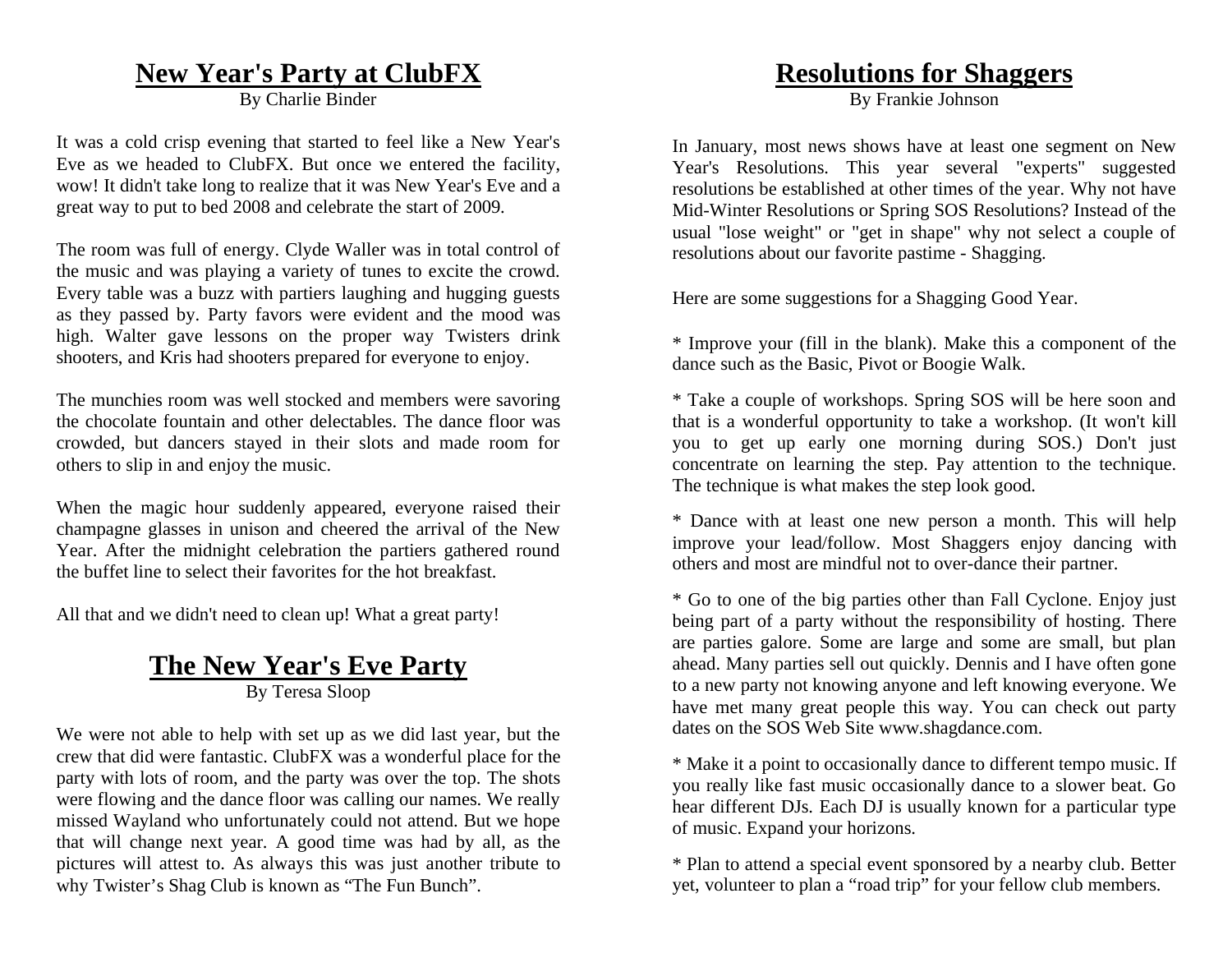\* Volunteer to do anything for your club. Your officers, Committee Chairs and fellow members will appreciate it.

\* Teach a child to shag. Introduce your children or grandchildren to the dance. Volunteer to teach at a school or organization. Let's make sure we keep this dance alive.

\* Most of all… have fun.

### **A Brand New Year!** By Pam Siege (Queenie)

Have you ever heard the saying, "If you chase two cats they will both get away?" What does that mean? Here is my version!

I want to do things to better my life, and the New Year makes me think about all this. Maybe it's my brain I want to improve… so I will read more, work more word puzzles, eat the right brain foods, get the proper amount of sleep, and maybe exercise to release endorphins!

Or maybe I want to improve my body… so I will walk more, take vitamins, exercise at least three days a week for 30 minutes each time, and drink more water.

Or maybe I want to be a better daughter, wife, aunt, mother, Godmother or friend… so I will call at least once a week, send cards and letters often, remember important days, ask if there is something I can do to help them, or invite them over for a meal or just to talk.

Or maybe I will become more domestic (LOL)… so I will start watching the Food Network and printing their recipes, going to the grocery store more, cooking more, cleaning more (I am laughing hysterically now), take out the garbage daily, or maybe work in the yard more!

Or maybe I want to work harder to be a better employee. No! We won't even go there!

I have tired to do all these things at the beginning of every New Year! I am now 50 something... OK, 57 as of last week, and I look back and see that I start all these things every year and never finish any of them! Wow! Not a good track record. So now I am taking inventory of who I am to date!

- I don't want to learn anything new!
- My body is what it is!
- I'm as good of a daughter, wife, mother, aunt and friend as I will ever get!
- I live in my home and am not a prisoner to it!
- I love to cook, clean and be domestic when the mood strikes me!
- I am a nurse and consider that a part of who I am in life taking care of others!

So, I am not going to try to be what I am not! I have tried to have New Years Resolutions each year and they have all failed! That is what I call trying to chase to many cats. They all seem to get away!

OK, I had to get up from my desk and actually do some work, so now I forgot the point to my story. I reread it and don't know what cats I was chasing, but I have four so I don't need anymore!

Are you going dancing at Hideaway soon? Maybe I'll see you there. I would like to be a better dancer… so maybe I could… ???

## **The New Year's Eve Party** By Kris Sloop

Last year's New Year's Eve Party was the first Twister's party Teresa and I attended as new members. I must say this year's event was bigger and better than the last. ClubFX had lots of room and had a good size dance floor. Munchies and breakfast were awesome as usual. Thanks to those that worked behind the scenes to make the party happen.

We are looking forward to a new year (hopefully a prosperous one) with all of you and the upcoming parties to be had.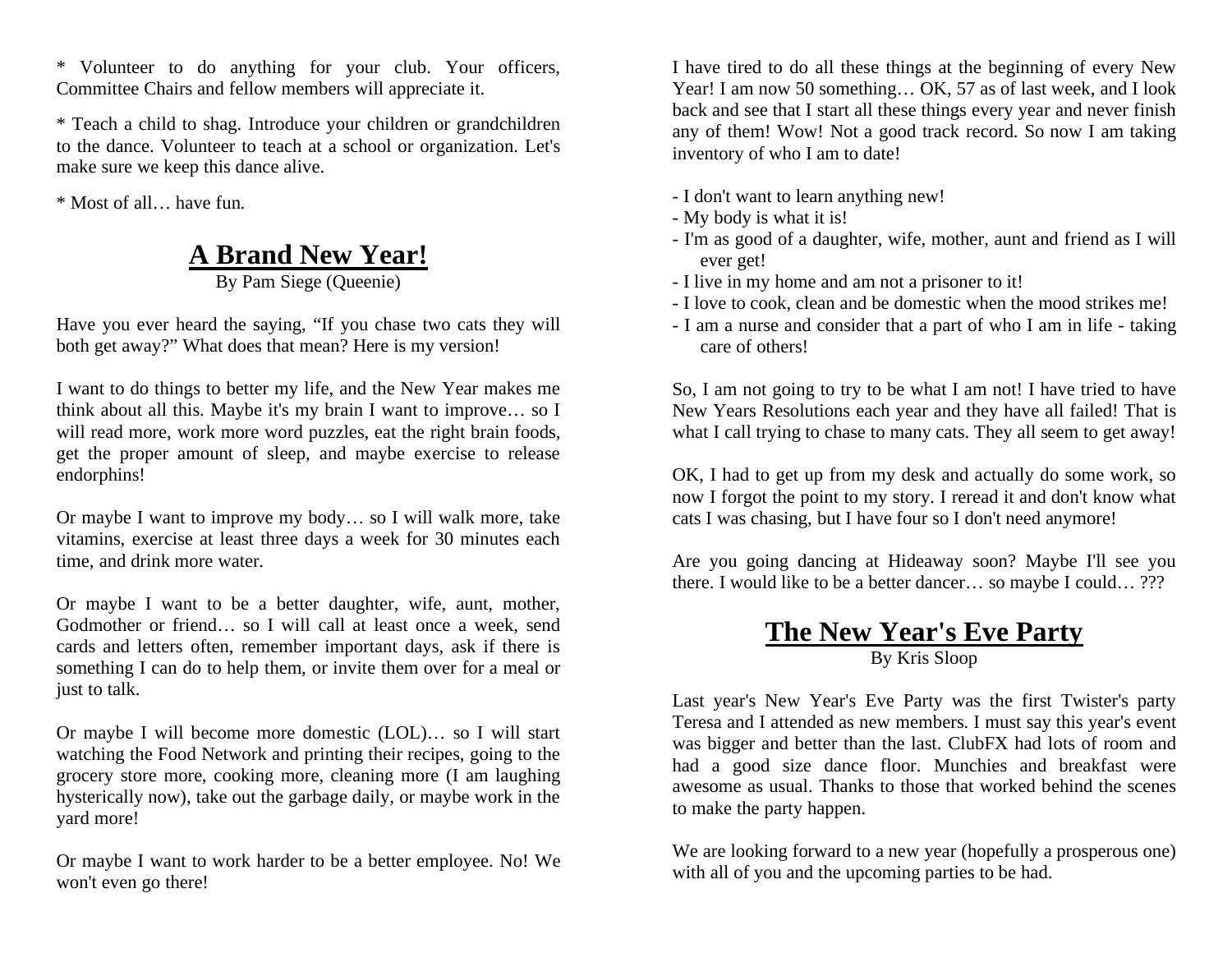## **2009 Susan G Komen Bowl For The Cure**

By Nancy Massengill

On Sunday, February 22, 2009, the Greater Charlotte USBC is sponsoring the 2nd Annual "Bowl for the Cure" tournament at Northcross Lanes at the Lake in Huntersville. The tournament is an 8 pin no tap fun tournament (if you knock down 8 pins it counts as a strike). Entry fee is \$12 plus a minimum of \$25 in cash pledges due at the time of entry. Proceeds will go to Susan G. Komen For the Cure. If you are interested in bowling in the tournament, please contact me. (E-mail nwmassengill@bellsouth.net). I plan to bowl in the event in honor of special friends. If you are interested in making a donation, please let me know that, too. Thanks.

# **Happy Valentine's Day to all Shaggers**

By Janice Musgrove

Shaggers are not only people ready to have fun but also loving people that are ready to help others. Just walk into a shag event and look around. You will see lots of happy people that are hugging friends and asking about those that are not there that evening. Maybe what the world needs now is more Shaggers!! So have a wonderful Valentine's Day with your special someone and then make sure to continue to love those around you. (By the way, we miss each of you and can't wait to see you our next trip to Charlotte or the beach!)

# **Don't Miss The Valentine's Day Party**

Twister's Shag Club will host another party on Friday night, February 13 at the Hideaway Bar and Grill. Wilkie Whaley will travel all the way up from the beach to be our DJ.

Come out early to get the best seats, or to eat. There should be a huge crowd that night.

If you haven't been out on a Friday, you are missing all the fun!

# **Catch-Up Time**

By Susan Dahl

I meant to write in the last three Newsletters, so here goes:

First of all, I love Hideaway, as everyone else seems to. Hope the renovations will be good, with more dance floor space. Our Valentines Party will be the test for a large group.

Second, the New Year's Eve Party was one of the best parties we've ever had. The place was great with plenty of space for dancing, food, etc. Clyde was a "wild man", which made it even more fun. I understand he only had two shooters, but do we believe that? We had an overwhelming turnout, with people on a waiting list. Mike took care of that by renting more tables and chairs which there were sufficient room for. What a blast!

Third, Mid-Winter, at the beach was super good! I love Mid-Winter as we don't have to take a truckload of "stuff". However, we did need warm jackets. There was an advantage in staying at the O.D. Beach Resort. We could just walk downstairs to our party, which was great!

Mike played one good tune after another at our club's party, and we were feeling no pain after even two Long Island Ice Teas. The married men even asked the single ladies to dance. Yea!

I drove Marsha and Debbie to the beach. They were two SOS Virgins (meaning they had never been to an SOS). Because we wanted to avoid the bands, Thursday afternoon we ended up in Ducks. I already have "the girls" convinced that DJ's are better than bands. Thursday night we made the rounds so they would know where each place was located. They had the best time, and can't wait for Spring SOS.

That's all, folks! See you at Hideaway Bar and Grill!

P.S. I didn't have time for Christmas cards this year, so I hope you all had a Merry Christmas!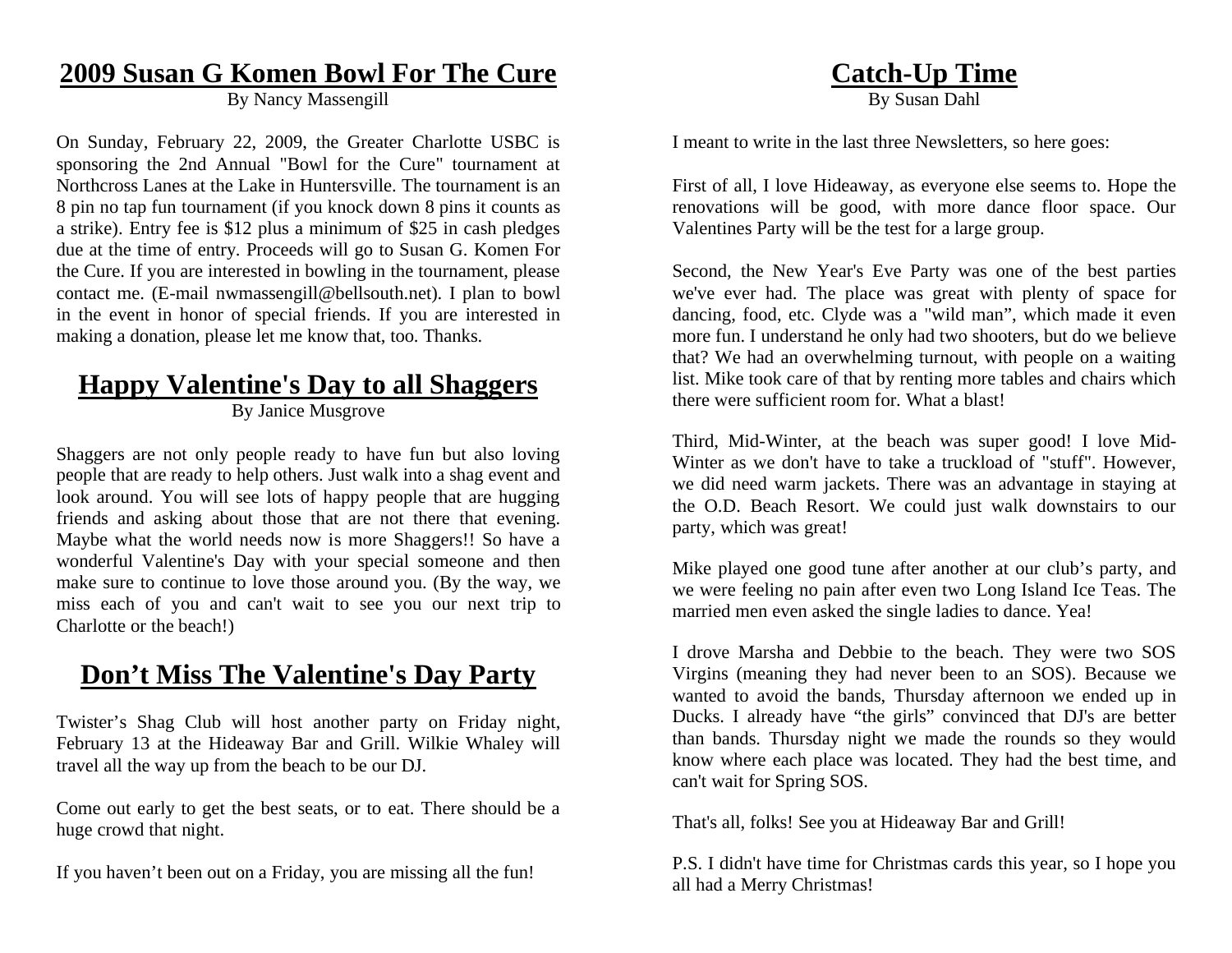# **What's Happening In The Shag World**

### **GoShagging.com Has More Items And Details!**

*Note: Party flyers & club mail can be viewed at monthly meetings.* 

#### **Feb 3: TSC Business Meeting starts at 8pm.**

Feb 12: Charlotte Shag Club Valentine's Day Party. DJ Mike Brantley. 704-510-1743 or charlotteshagclub.com for more.

Feb. 12-14th: Lake Norman Shag Club's Chicken Pickin' by the Sea in North Myrtle Beach. \$35. Multiple DJs. 704-662-8104 or CRB3@bellsouth.net or www.lakenormanshagclub.com for more.

### **Feb 13: Valentine's Day Party hosted by Twister's Shag Club at Hideaway Bar. DJ Wilkie Whaley. www.goshagging.com.**

Feb 14: Alamance County Meals On Wheels Valentines Day Dance. hosted by the Burlington Shag Club. \$25-\$45. DJs Jim Waye, Rick Turner and David Tuttle. The Craig Woolard Band plays, too. 336-585-1118 or www.burlingtonshagclub.com.

Feb 14: Valentine's Day Party hosted by Gaston Shaggers. \$6. DJ Janet Burgin. 704-827-1770 or patsyfuller@carolina.rr.com.

Feb 15: Cabin Fever Throwdown benefit hosted by Raleigh Shag Club. \$15. The Band of Oz, The Fantastic Shakers, and Jim Quick with Coastline. 919-691-4332.

Feb 21: Party hosted by the Rock Hill Area Shag Club. \$5. DJ Tommy Samole. 803-366-2901 or shagdeb@comporium.net.

Feb 28: Hearts Afire Party in Morganton hosted by Sandy Beach Shag Club. DJ Frank Price. www.sandybeachshagclub.com or 828- 438-8906 or rmorley55@hotmail.com for more info.

Feb 28: Lancaster Club's Valentine's Dance. \$5. DJ Gene Sistare. lancastershagclub.com, scdjgene@comporium.net, 803-286-6360.

Feb 28: Beth Mitchell Memorial Charity Mixed Doubles in Greensboro hosted by The Greater Triad Shag Club. 336-299-6859 or mmadrin@hotmail.com\_or www.greatertriadshagclub.org.

# **2009 Membership Renewal Form**

The renewal form for this year is a bit longer and more in depth, reflecting changes and improvements within our club. Please take time to carefully consider all of your responses.

**For the first time ever, we will limit the number of people who can sign up for some committees so that a more appropriate and effective number of people will be part of each group.**  Renewals will be processed on a first come, first served basis. If the committees you request are already full when you turn in your form, you will be asked to change your selections.

Finally, please note that your renewal form will not be processed unless you completely fill out this form and answer all questions. **Thanks for your willingness to make TSC better this year!** 

To go to the Spring or Fall SOS events, you have to be a SOS member. You get a \$10 discount to renew (or join) through TSC.

Number of SOS Memberships at \$25 (or 250 points) each:

Number of renewals requested at \$20 (or 200 points) each:

Name(s)

Do you currently receive the monthly TSC newsletter?

Do you currently receive the weekly email message?

Do you currently receive the periodic phone messages?

If you answered "no" to any of the previous questions, or if your **address**, **phone #** or **email** address has changed within the last 12 months, please list the appropriate contact information below.

*Please Continue Filling Out The Next Page* → Put a check **beside two or more committees (per member).**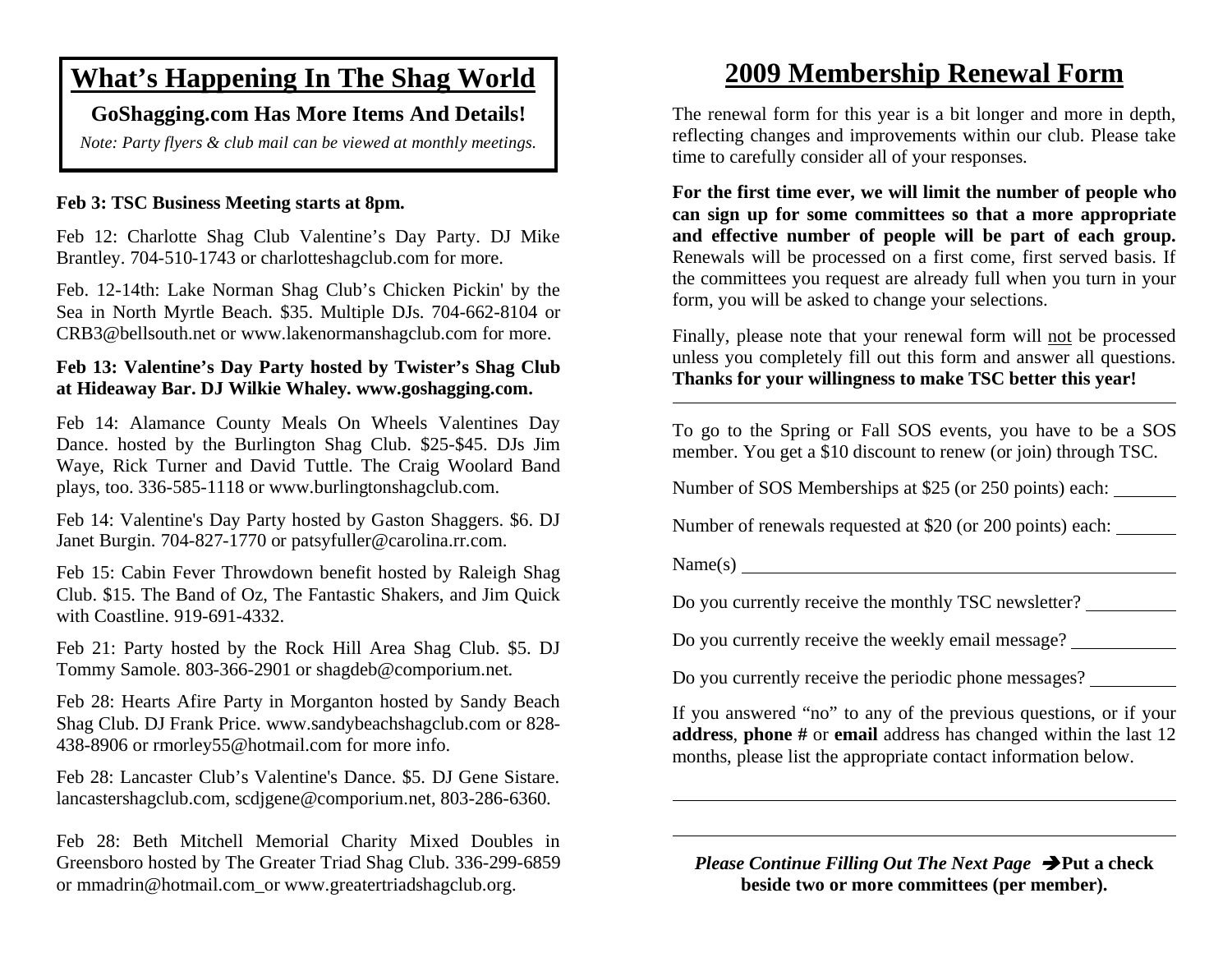*Each Twister's Shag Club Committee will have a chairperson. Activities with an asterisk (\*) beside them will also need a person to help coordinate that particular activity or that event.* 

*Please put a "C" instead of a check beside any activity you will help coordinate. Your efforts will be greatly appreciated.* 

| <b>HIS</b> |   | <b>HERS NEWSLETTER COMMITTEE</b>               |
|------------|---|------------------------------------------------|
|            | ∗ | I'll submit articles and other items.          |
|            | * | I'll help with member "spotlight" articles.    |
|            | ∗ | I'll help with birthday wishes & member "ads". |
|            | ∗ | I'll help with labels, stamps, and mailing.    |

|    | HIS HERS MEMBERSHIP COMMITTEE                   |
|----|-------------------------------------------------|
| 冰  | I'll be a "buddy" to new members, and keep in   |
|    | touch with them during their first year in TSC. |
| l* | I will participate in special events and/or do  |
|    | other things to help recruit new members.       |

|  | <b>HIS HERS WEB SITE COMMITTEE</b>             |
|--|------------------------------------------------|
|  | I will submit enhancement ideas, web links, or |
|  | other items to be included on our site.        |

|  | HIS HERS PHOTOGRAPHY COMMITTEE                 |
|--|------------------------------------------------|
|  | I will take photos and submit them in a timely |
|  | manner for web and/or newsletter use.          |

|  |  | <b>HIS HERS PUBLICITY COMMITTEE</b>          |  |  |
|--|--|----------------------------------------------|--|--|
|  |  | Plan, create and distribute flyers and other |  |  |
|  |  | items to promote TSC or club activities.     |  |  |

|  | HIS HERS DANCE LESSONS COMMITTEE                     |
|--|------------------------------------------------------|
|  | I'll help teach a single lesson or a set of lessons. |
|  | I'll help with lesson nights in some other way       |

*Social Committee Note:* **If for any reason you are unable to participate in the activity you sign up for, it will be your responsibility to notify the Chairperson in advance, and to find someone else to fulfill all of your duties for that event.** 

| <b>HIS</b> | <b>HERS</b> | <b>SOCIAL COMMITTEE</b> - Plan, set up, work, |
|------------|-------------|-----------------------------------------------|
|            |             | tear down and clean up event(s). The maximum  |
|            |             | number of members needed for each is shown.   |
| $\ast$     | *           | February (Valentine's Day) Event - 6 People   |
| *          | *           | March (Bowling) Event $-2$ People             |
| $\ast$     | $\ast$      | April (Pre-SOS) Event – 6 People              |
| $\ast$     | $\ast$      | May (Golf Outing) Event $-8$ People           |
| *          | *           | June (Bus Trip) Event $-4$ People             |
| $\ast$     | $\ast$      | July (Vinyl Party) Event – 12 People          |
| $\ast$     | $\ast$      | August (Frozen Fantasy) Event – 8 People      |
| $\ast$     | *           | September (Pre-SOS) Event – 6 People          |
| $\ast$     | $\ast$      | October (Member Appreciation) – 6 People      |
| $\ast$     | $\ast$      | New Year's Eve Event $-8$ People              |

| HIS - | <b>HERS OTHER CONTRIBUTIONS (LIST HERE)</b> |
|-------|---------------------------------------------|
|       |                                             |
|       |                                             |
|       |                                             |

**You may circle one of the following positions you would like to fill (counts as one committee). People currently serving in these positions will be given first opportunity to continue in them.** 

**Shirt/Apparel Coordinator Parade Entry Coordinator Tea Party Work Coordinator Fund Raising Coordinator SOS Golf Outing Coordinator Day Care Coordinator "Points" Coordinator**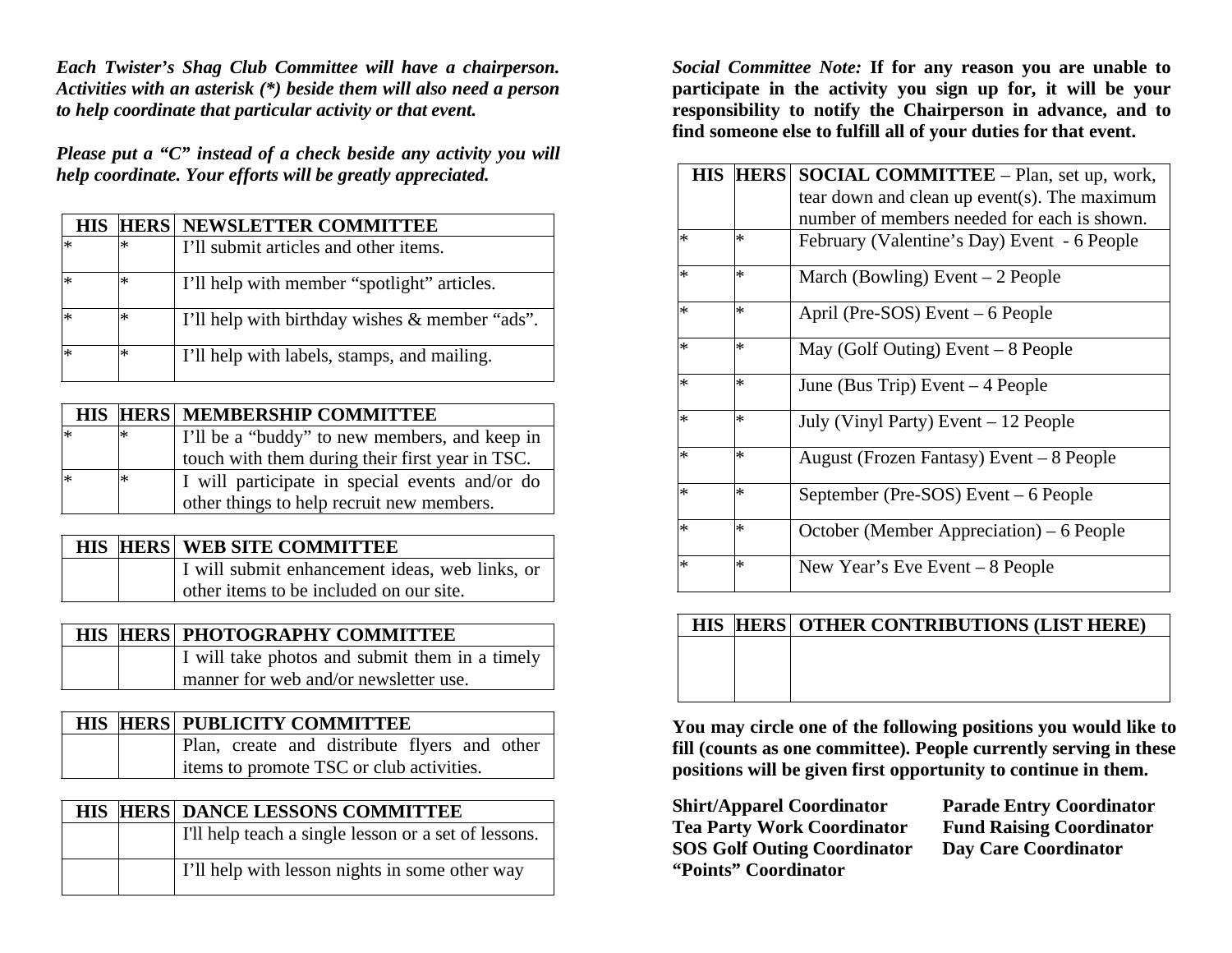Twister's Shag Club Invites You To Their Big

# **Valentine's Day Party**

(For Singles And Couples)

Friday, February  $13<sup>th</sup>$ At The Hideaway Bar And Grill

Enjoy Great Food And Beverages And A *Brand New Hardwood Floor* 

# **DJ: Wilkie Whaley**

From I-77, exit 36, go East for two blocks. (McDonalds and Lowes will be on your left).

Turn right at the stoplight. Hideaway Bar and Grill will be straight in front of you in the strip mall between Blooms and Queen City TV.

For All The Best Shagging Information, Visit **www.GoShagging.com**

Mar 5-7: DJ Throwdown in North Myrtle Beach hosted by The Association of Beach and Shag Club DJs. Thursday \$10 to hear the Craig Woolard band, Mitch Kashmar, and the Shakers. Friday and Saturday are FREE. Over 70 different DJs playing for each of you throughout the weekend. \$6000 reverse raffle. sbaker4@nc.rr.com.

Mar 14: Monthly Party hosted by Gaston Shaggers. Location: \$6. DJ Frank Price. 704-827-1770 or patsyfuller@carolina.rr.com.

Mar 28: Ides of March Costume Party hosted by the Lancaster Shag Club. \$5. DJ Roy Childress. www.lancastershagclub.com or scdjgene@comporium.net or 803-286-6360.

Mar 28: Green With Envy Party in Morganton hosted by Sandy Beach Shag Club. \$7. 828 438 8906 or rsmorley55@hotmail.com or www.sandybeachshagclub.com.

### **April 10: SOS Kickoff Party hosted by Twister's Shag Club.**

### **April 17-26: Spring SOS at North Myrtle Beach.**

May 15, 16: Annual Mountain Boogie Walk hosted by Beckley Area Shag Club. More details to be announced.

June 20: Lancaster Shag Club's Jivin June Jam. 803-286-6360 or www.lancastershagclub.com.

### **Jul 15-19: Junior SOS in North Myrtle Beach, SC.**

Jul 25: Annual Flashback Party hosted by Charlotte Shag Club. 704-510-1743 or charlotteshagclub.com.

August 21-22nd 8th Annual Runway Boogie hosted by Beckley Area Shag Club.

### **Sept 4: Fall SOS Kickoff Party hosted by Twister's Shag Club**

### **Sept 11-20: Fall SOS at North Myrtle Beach.**

Oct 16-18: Geechee Blast hosted by Charleston Shag Club. \$60. 843-572-9994 or www.charlestonshagclub.com.

**Nov 6-8: Fall Cyclone Party hosted by Twister's Shag Club.** 

**Dec 31: New Year's Eve Party hosted by Twister's Shag Club.**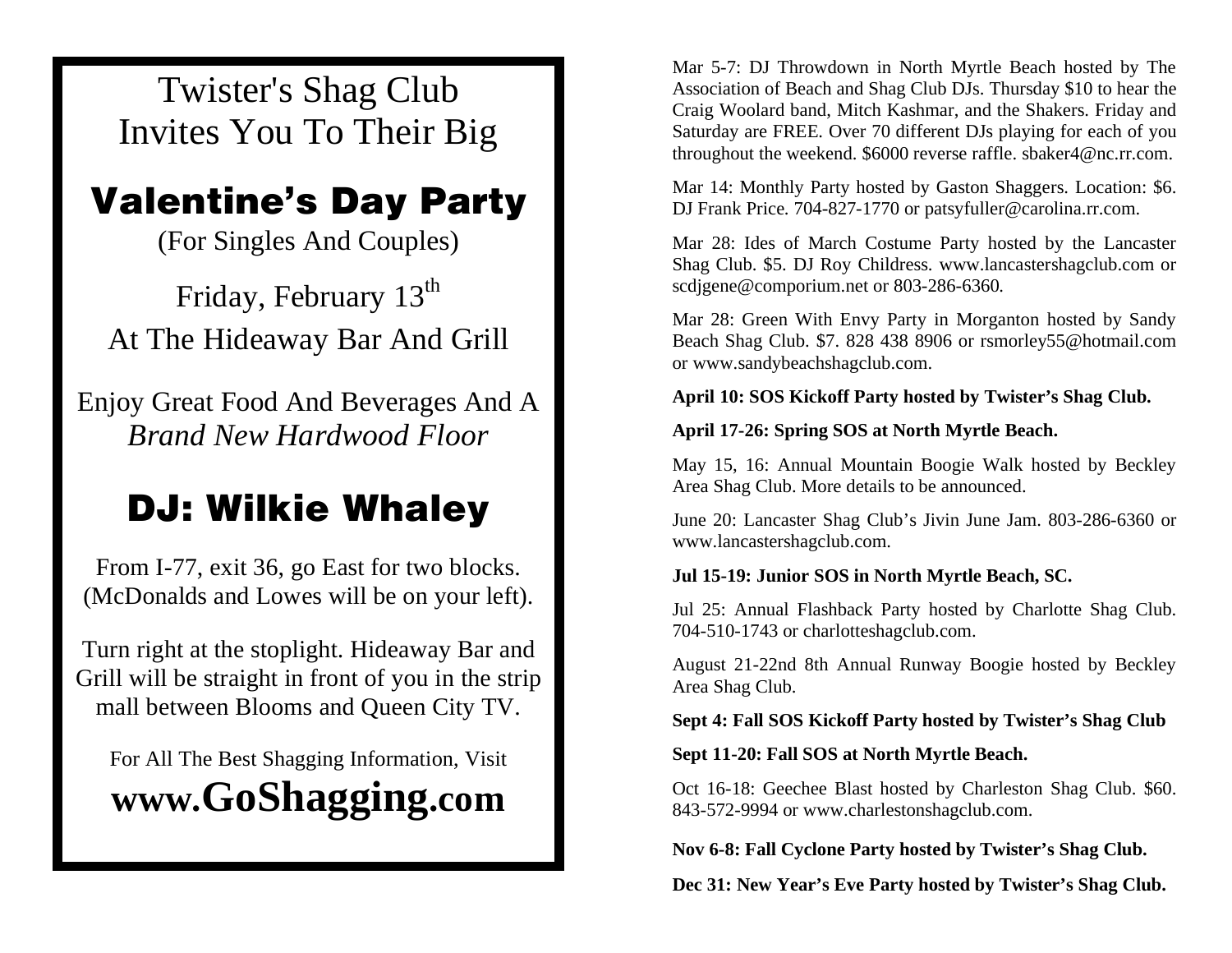# **This Month's Birthdays**

| John Grice            | 02/01 | Al Waters               | 02/17 |
|-----------------------|-------|-------------------------|-------|
| Al Brandon            | 02/03 | Lena Flinchum           | 02/20 |
| Michelle Halverson    | 02/03 | <b>Beverly Munday</b>   | 02/20 |
| Rebecca Rogers        | 02/04 | Celia Hunter            | 02/21 |
| Jim Thorpe            | 02/10 | <b>Charles Binder</b>   | 02/23 |
| <b>Blair Williams</b> | 02/12 | Tim Davis               | 02/26 |
| Frankie Johnson       | 02/15 | <b>Sharon Abernethy</b> | 02/28 |
| Janis Patterson       | 02/15 |                         |       |

# $02/17$  $\overline{02/20}$  $02/26$

#### **Next Month's Birthdays**

| Susan Dahl                | 03/03 | Mike Warren            | 03/19 |
|---------------------------|-------|------------------------|-------|
| Mike Turbeville           | 03/03 | Joyce Anderson         | 03/21 |
| Doris Black               | 03/04 | Georgia Abernethy      | 03/22 |
| <b>Richard Harrington</b> | 03/04 | Linda Hightower        | 03/26 |
| Dianne Harrington         | 03/08 | Joanne Sloop           | 03/26 |
| Gene Hunter               | 03/08 | <b>Margaret Hutson</b> | 03/30 |
| Dean Fields               | 03/12 | Pete Riley             | 03/30 |
| Margaret Hosford          | 03/15 | Norma Wiles            | 03/31 |
| Sal Prizzi                | 03/17 |                        |       |

**Happy Valentine's Day to the man I love with all my heart. Teresa** 

**Dennis,** 

**Happy Valentines Day! You are "My First, My Last, My Everything".** 

**Love always, Frankie** 

**Happy Valentine's Day to all the Ya-Ya's and So-So's with a special valentine wish for my valentine. I love you Charles.** 

**Beverly** 

**A Happy Valentines to everyone in Twister's Shag Club. Love, Vickie Allen** 

**Happy Valentine's Day Sparky! I Love You More Today! Queenie** 

#### **To Edward, my sweetheart:**

**I love you because you're such a part of my favorite memories as well as my most important dreams.** 

**I love you because I can't imagine what life would be like without love... because I can't imagine what love would be like without you.** 

**Sharon** 

**Dear Eddie,** 

**I think about the 45 years we have been married and it seems as if they have flown by. I love and appreciate you for the love you have shown me all these years.** 

**God has blessed us and I am thankful for that.** 

**Love, Libby** 

# **Condo For Rent At North Myrtle Beach**

*Save Big Renting Directly From A TSC Member/Owner!* 

**Nice 2 bedroom, 2 bath unit. Sleeps 6. Front & rear decks. Non-Smoking unit with 3 TV's, 3 DVD players, VCR, wireless internet, outside jacuzzi, pool and much more. This unit is on the 1St Floor, one block from the water.** 

**Email pnc8701@aol.com to see photos, rates and availability, or afternoons & evenings call 704-827-4055.**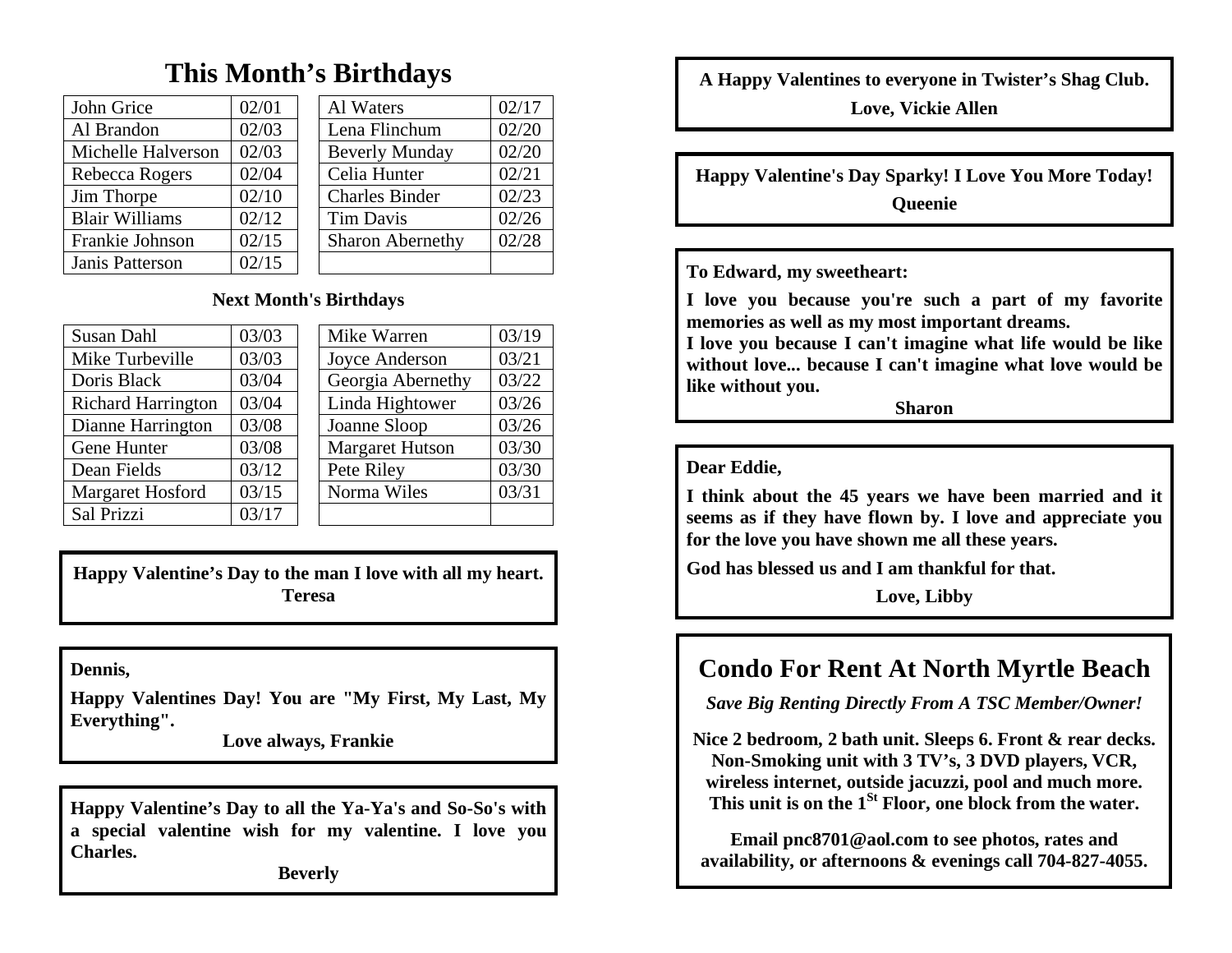# **Condo For Rent In "Windward"**

**Just Off Catawba Avenue In Cornelius 2 Bedroom, 2 Bath Waterfront. Only \$850 Per Month. Call Robert At 704-737-2127 For More Details** 

#### **A Valentine wish to Robert from Marilyn. The lyrics are from That Old Black Magic.**

That old black magic has me in its spell That old black magic that you weave so well Icy fingers up and down my spine The same old witchcraft when your eyes meet mine The same old tingle that I feel inside When that elevator starts its ride Down and down I go, round and round I go Like a leaf that's caught in the tide I should stay away but what can I do I hear your name, and I'm aflame Aflame with such a burning desire That only your kiss can put out the fire You are the lover that I've waited for The mate that fate had me created for And every time your lips meet mine Baby down and down I go, all around I go In a spin, loving the spin that I'm in Under that old black magic called love.

**My sister & brother-in-law want to rent a room at SOS April 18-23. Got one? Call me. 704-892-1565. Ellen Kidda.** 

**I need someone to do data entry accurately and inexpensively, and someone to install some software and fix a few issues. I live in Terrell. Sandi Shear. 828-228-4016** 

# **I Love Our Tea Parties**

By Pat Bouknight

Twister's Shag Club's Tea Parties are the main event at SOS whether its winter, spring, or fall. It's a time when all our members come together and have a dance-a-thon on the dance floor. We take over the club and have a good time.

Mid-Winter was great. The crowds were smaller because of the frigid temperatures and there was plenty of dance room.

I love Mid-Winter because we all dance with different people. This is one time that will test your ability to lead and follow.

Most of you know my husband, Irby. He is the one that is sometimes quiet and has those witty, dry comments that make you laugh until you hurt. Most times he won't ask you to dance unless we are at a tea party or special event. I have to say that "twinkle toes" had his dancing shoes on at this Mid-Winter's Tea Party. He danced with all the ladies there and then we moved on to the Pirates Cove where he picked up a few more new partners.

Then we moved on to the Arcade where we had to have one of those yummy burgers and fries. All those carbs did nothing but give him energy to burn and he was off to the dance floor again. There were Twister members there so it was party time all over again. He took off his coat and headed for the dance floor. It wasn't long and he was taking off his shirt! (He said he got hot.)

There he was my better half on the dance floor dancing away during the time the rest of us were still eating. They were giving me a play by play description of what he was doing next. He has been known to take his shirt off and stand in the middle of the road swinging it to hail a cab.

I have to say if you missed dancing with him, just wait. He'll be back again. This goes to show the strange behavior that SOS and a Twisters Tea Party can have on you.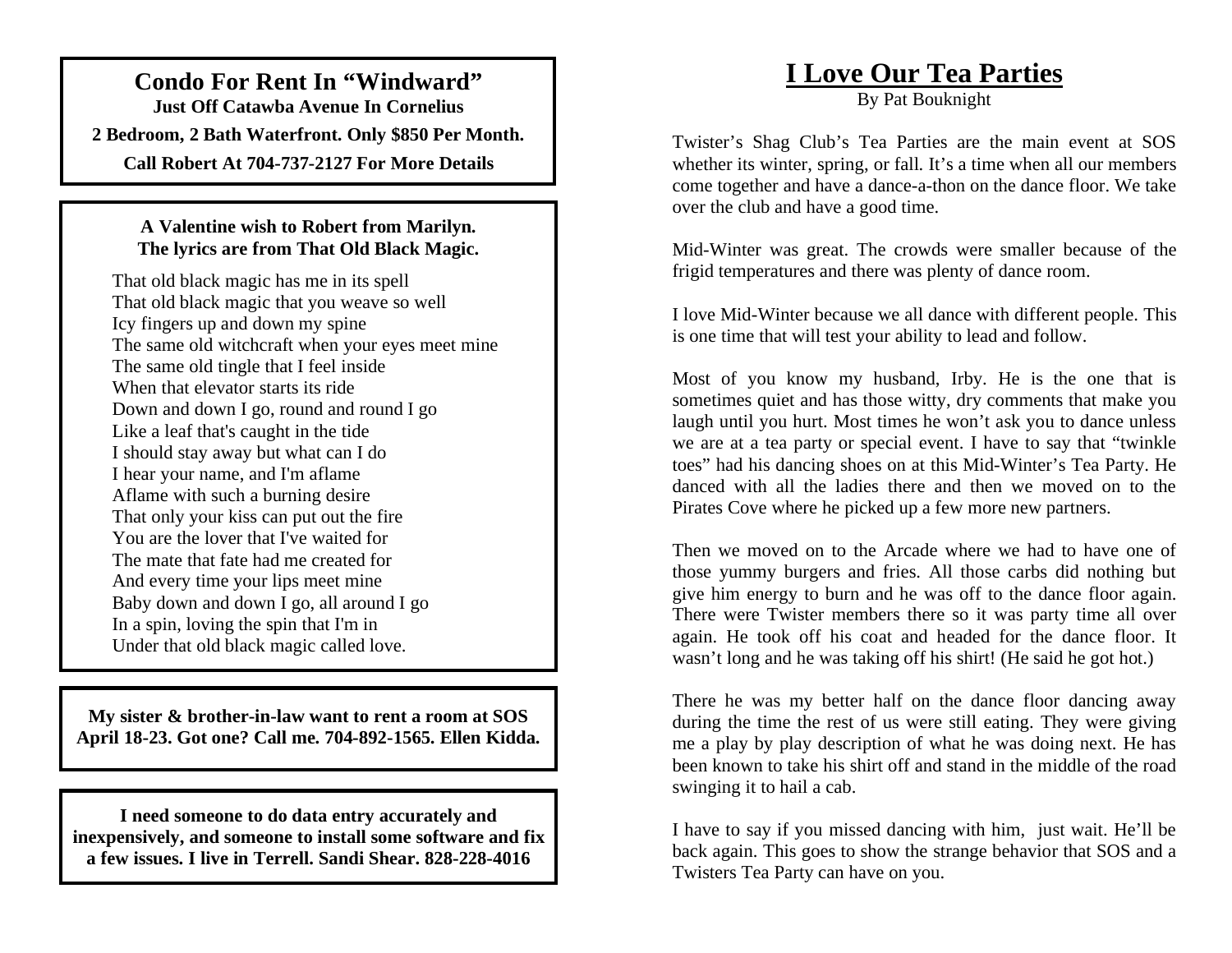# **Mid-Winter**

By Debbie Hayes

Mid-Winter was my first SOS event, ever. I am no longer a virgin (SOS virgin that is). I couldn't have had a better SOS chaperone Susan showed us the ropes and introduced two of us as her SOS virgins. I began to tell everyone she was my SOS virgin mother. I think she got the worst end of the deal, but she did a great job and I want to say thanks very much to her.

I also enjoyed the TSC Tea Party at OD Beach Club. I got to meet and greet new people and talk to them about our club. SOS is like the Fall Cyclone; you've not lived until you have experienced one. I had more fun in those 3-4 days than I have had in a years' time, except at the Fall Cyclone. I can't wait for the spring SOS.

Susan gave me good solid SOS advice and I would like to report that I didn't come home with the crud. Maybe that was because we didn't stay still long enough for the crud to attach itself to us. Until next time or the next new experience…

# **Mid-Winter**

By Phyllis Brown

While at Mid-Winter, we invited a friend of ours that lives in Windy Hill to hang out with our club. Randy recently joined the OD Shag Club but he had no clue what to expect at Mid-Winter. Well, now he does thanks to our club. On Friday night he came to the Pirates Cove while Mike was playing and met a lot of our members. I think Susan took him to Fat Harolds later. (He was in good hands.) He had so much fun and could not get over how everyone made him feel so welcome and most of all comfortable. On Saturday he came to our Tea Party and once again was overwhelmed with our gang.

Randy is planning a trip to Mooresville soon to join us at Hideaway and he is also interested in joining our club. Thanks so much for making Randy feel welcome and comfortable on his first shag adventure. I told him he must take lessons before Spring!

# **Mid-Winter**

By Randy Briley

Thanks to Allen and Phyllis Brown, I had the opportunity to meet some really fine members of your club at Mid-Winter.

Your great members quickly made this newcomer feel as if I was among old friends. I will be seeing you guys again here in North Myrtle Beach or maybe even in your area.

# **Mid-Winter 2009**

By Beverly Munday

What a grand time we all had this very frigid Mid-Winter SOS. Wow! What happened to those 60-degree days?

We had a great time shopping all day and dancing all night. My feet were killing me by Sunday Morning.

It was especially nice to be staying right there at the O.D. Resort. How convenient and warm! I highly recommend it for Mid-Winter.

There was plenty of food and drink for everyone and no one got hurt! I'm so proud of Charles and Kathy... no injuries this time.

Did you hear, there was a new drug going around at the Tea Party this year? I believe that one of the So-So brothers had a sample. It was Dance-iagra. He just couldn't stop dancing. We thought a trip to the O.D. Arcade for that midnight hamburger would help calm the symptoms, but no! We thought we might have to take him to the hospital to get him to stop dancing.

We all had a great time and all were so happy to be together. We just didn't want the good times to stop. I love all you guys and gals so much!

There's always a good time when we can get together. I hope we get a chance to do it more often in 2009! See you soon!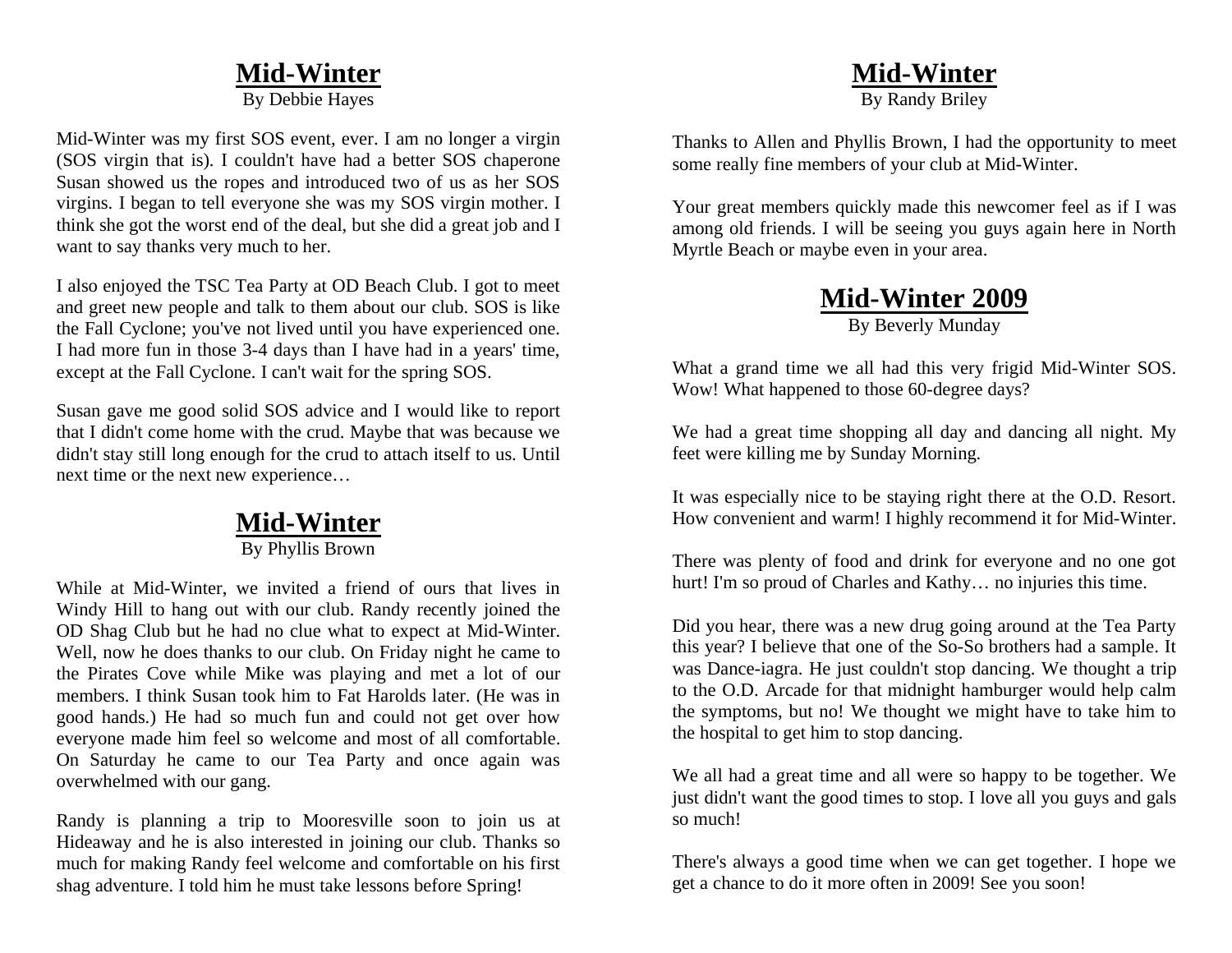### **Mid-Winter and More**

By Peggy Cavin

Mid-winter is over, and everyone had a great time. There were lots of TSC members down for the weekend. The weather was almost too cold for me, but it did not stop our Fun Bunch. We got there early on Monday afternoon and settled into the condo before we headed out to see some of our local resident friends. We always go to Harold's to see Harold. As he says "you haven't been to the beach until you see Fat Harold". Bartenders Terry and Shannon always give us a warm welcome. Pirate's Cove owner Milford was sitting at his usual spot at the bar as I ran in to check to see who was in there. We visited the Arcade and checked on things at the O.D Beach Club and the renovated Spanish Galleon. On Thursday we headed to Ducks to check on Mary and William, and to ask about David's arrival. Then we went to see our favorite resident artist, Becky Stowe Powell and her faithful helper, Penny. (Becky closes Mondays through Wednesdays during the winter months.)

Becky has relocated Beach Memories. If you haven't been in to see her lately, wow. What a neat place. There is so much more room and just too much to look at in her new home. You can go into Beach Memories every day and still see something new each time. Like most of our friends, we have many of her wonderful prints hanging in our homes. We (Twister's Shag Club) have also used Becky's artwork at most all of our Fall Cyclones.

The Beach clubs were packed each night with great music. When we got hungry, there was always a place to go eat without leaving the clubs. The best hamburgers, French fries, and bologna sandwiches on the beach are within walking distance.

Our TSC tea party at the Beach Club was great. This was the first time in years that I've missed one of our parties, but I had sinus problems. I did attend for about an hour, but headed back soon. I was just too miserable to join in the fun. Speaking of fun, you should have seen some of our members as I walked into the Beach Club. They had been partying for several hours and they were having a large time.

The DJ was playing awesome music, but that did not make me feel any better. So after a glass of plain O.J. from the bar, I said a few quick "goodbyes", went back the condo and jumped into bed.

One morning around 7:30 A.M., we woke to the sound of what sounded like golf balls hitting the windows. It was actually sleet; marble size balls of ice. About an hour later, it started snowing small flakes. Even though it never got much above 30 that day, the snow was short lived. About five or six years ago it snowed a few inches at North Myrtle Beach the Sunday night of Mid-winter. It was really awesome to see. There was a huge snowman on the beach. I have a picture of me standing beside it in front of the Pavillion with the ocean in the background.

Everyone is back home now and anxiously awaiting the re-opening of Hideaway. They were closed for remodeling while Mid-winter was going on. Ralph and his guys have put in some long hard days making Hideaway one of the best places to dance on Friday nights. We have checked it out and it is going to be a pleasant surprise for everyone. They will be open for business again this Friday January 30th. The bar, the dance floor, the new colors and decor are absolutely outstanding. See you at the newly renovated Hideaway.

### **Mid-Winter** By Teresa Sloop

Well we can officially say were are no longer rookies! Khris and I have now attended our second Mid-Winter. I must say even though we were only able to spend one night, it was a blast. Last year we were a bit timid about getting on the dance floor, but no longer. Fred Flintstone and I really enjoyed dancing (when Fred could stay away from the bar.) We were at OD for the Tea party and then moved on over to Pirates Cove where I believe there were some pictures taken of Brian and what might have looked like a harem.

This is a group of people that always makes you feel welcome and has an awesome time no matter where they are. If anyone out there hasn't been to the beach for Mid-Winter or any SOS event you really should attend. You don't know what you have been missing!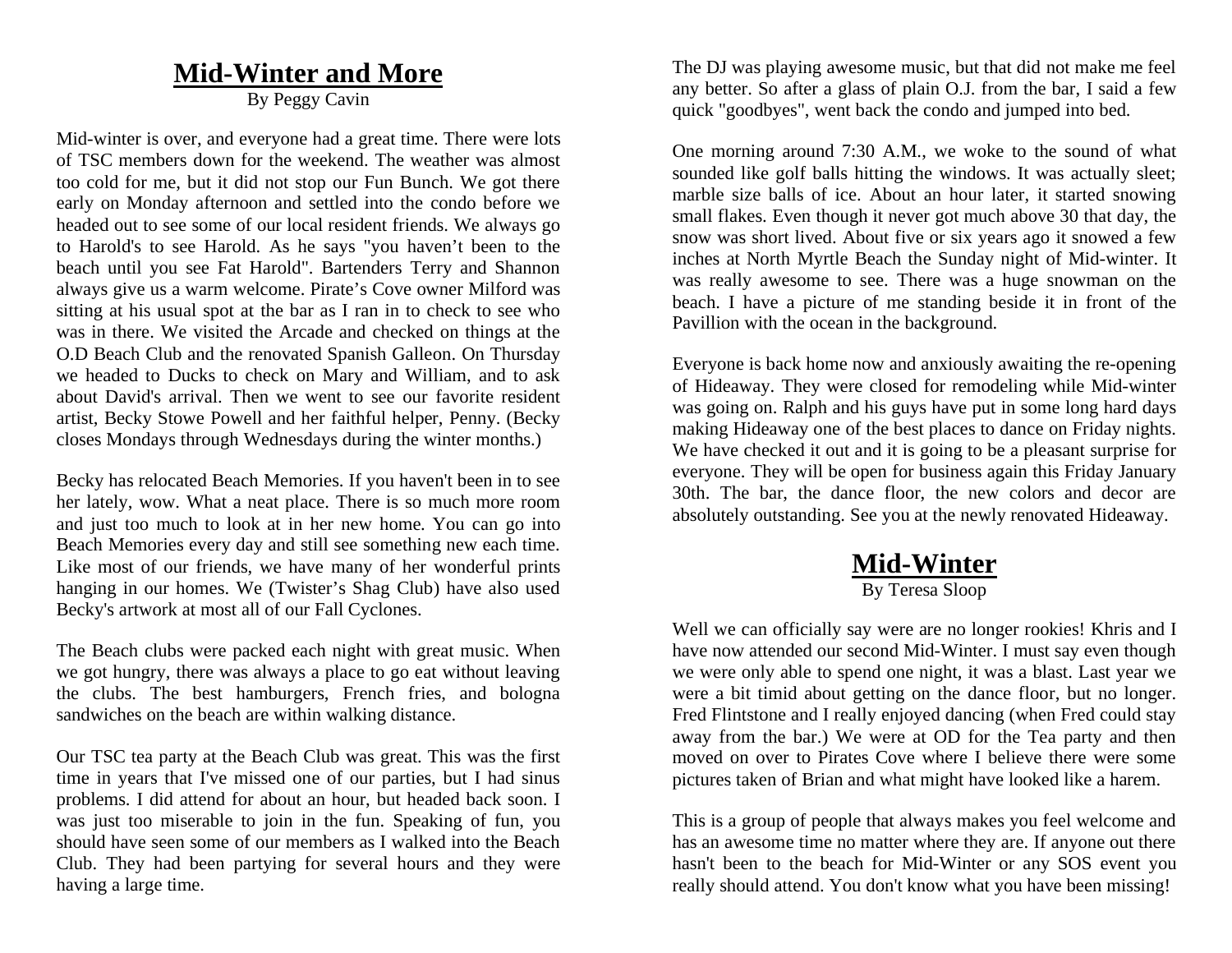### **Mid-Winter**

By Nancy Massengill

This was my first Mid-Winter and I can tell you now that it will not be my last, even though it was cold enough for the long johns that I didn't pack (one of the few things I left at home). I drove down on Thursday in pretty weather. I was in a condo with Sharon Abernethy and Margaret and Jim Hutson. I think that if it wasn't for the walking and shopping and walking and shopping that we did, that I would have gained about 100 lbs. We cooked and ate and ate and ate. Although it didn't seem like we spent much time in the kitchen (other than filling our plates or getting a little more of that). We went out to dance each evening and socialize with all our friends and make some new ones from other parts of the country.

We did our tour of working the Ice Tea Party on Saturday evening - a job that this social butterfly loves doing. The rain on Sunday only dampened the golfers spirits, not our, even though we didn't go out to dance on Sunday. We awoke Monday to a beautiful sunrise over the ocean, something that always seems to happen on the day that you leave. After bundling up to go out the previous the evenings in layers and clothing, winter coats, and gloves, we left the beach in shirt sleeves.

# **Going To, Or Places At The Beach**

*We want your input about trips to O.D., the best places to eat, the best places to buy gas, etc. We will continue the column every month when items are submitted. We need to hear from you!* 



**You should have a lot of great memories from recent TSC events. Please write up something about yours for next month. All your friends want to hear from you.** 

## **Queenie's Medical Moments**

By Pam Siege, RN

Macular Degeneration is a breakdown or degeneration of the macula, a small area in the retina at the back of the eye. This area allows you to see fine details clearly so you can do things like read and drive a car. This will affect the center vision, but not the side, or peripheral vision.

Causes: The aging process (yes... that's right... old age)!

- Types: Dry. Thinning of the tissues of the macula. Usually vision is lost gradually.
- Wet: Abnormal blood vessels underneath the retina. They leak fluid or blood and blur your central vision. Usually vision loss is rapid and severe.

Symptoms: Words on a page get blurry and dark or empty areas appear in the center of vision, straight lines look distorted.

How It is Diagnosed: Vision test Dr's exam Photos of blood vessels with angiography

Treatment: Antioxidant vitamins and zinc - vitamin C, E, & betacarotene

Laser surgery

Anti-VEGF drugs (vascular endothelia growth factor). These can preserve your sight, but are not cures.

Just like anything else, the best way to catch this problem early and receive the proper treatment is to have annual checkups. If in between your check-ups you feel like something is not just right, go for that additional doctor visit. It's better to be safe than sorry!

Believe me, it will not go away if you ignore it. Take care of yourself for your family and friends if not for you!

Remember that laughter is the best medicine! Bless our hearts!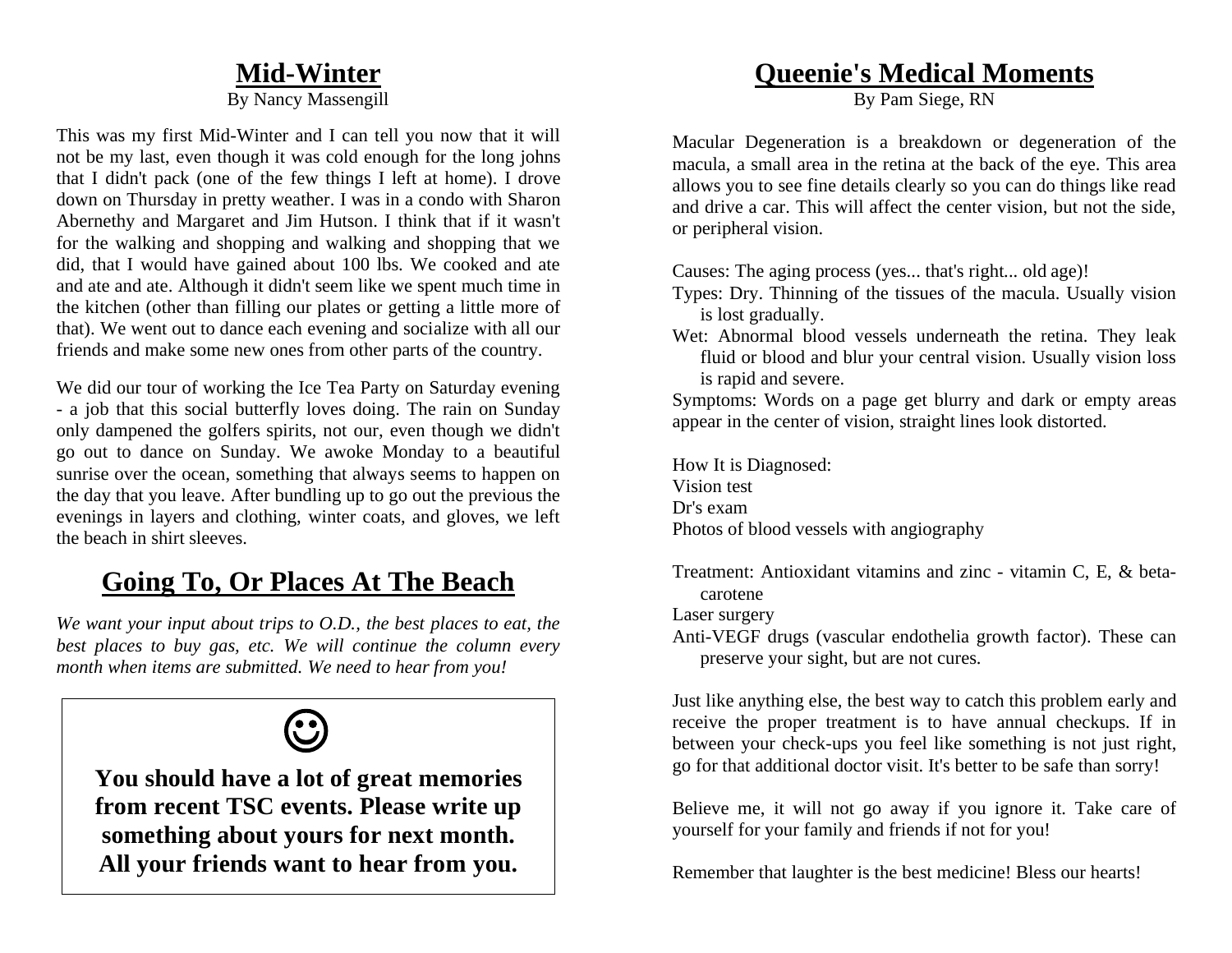## **Queenie's Medical Moments**

By Pam Siege

What should I write about next? What do you want to hear about? I need input from all of you! So far I have written about:

- •Stress - that was for me
- •Drinking wine for your health (hahaha)
- $\bullet$ Macular degeneration - my mother
- Wellness check-ups for Geoffafa Siege
- •Sciatica nerves - me again
- •Sleeping troubles - Pat Bouknight and her friend (me)
- • Bees and being allergic to their stings - I watched the movie "My Girl"
- And for Geoffafa... Living longer in the sun after being at the beach and watching sun bunnies!
- COPD chronic obstructive pulmonary disease all the smokers out there
- Fats, good or bad? Beverly she tries to eat good (bless her)
- Exercise all of us over the ripe old age of "not young and flabby now!"
- Breast cancer my daughter- Cassie had problems when in college and now helps raise money for the cause! Proud of her!

So now I want you to tell me what you want me to research and write about! My e-mail address is pamela.siege@med.va.gov

I am a softy for poems, cute sayings and inspirational messages! So I am leaving you with this:

"Enjoy the little things in life, for one day you may look back and realize they were the big things!" I have always told my kids when problems occur: This is not an interruption in life. This is life!

So, thanks to all the people reading this. You have been a very big, wonderful part of my life!

Love you all, Queenie (I had a weak moment writing this!)

# **Shagging is NOT A Full-Contact Sport**

By Jim Horton

The fun of last September's Fall SOS ended for us on Thursday night. As you all are aware, that's when the clubs start to get really full with people coming in for the last part of SOS. Then it happened. While dancing, the man next to us kicked or stepped on the top of Ann's foot. This was no light bump. Ann let out a yell. Ouch! She thought her foot had been sliced open and was afraid that blood was flowing all over the floor. She quickly hobbled off the floor, sat down and grabbed her foot to inspect the damage.

Fortunately her foot was not bleeding, but he had ruptured several of the veins under the skin on the top of her foot. Almost immediately her foot turned blue and started swelling. When I saw this, I quickly ran to the bar to get a bag of ice to put on her foot.

As far as we can remember the man next to us never said a word to us. I find it hard to believe that he did not know he had kicked her, especially when she let out her "Ouch" so loudly. Some of the people that were sitting around us said they saw the man leave the lounge right after this happened.

After Ann composed herself and realized her foot was not going to stop hurting, we decided to go back to our room. Friday her foot was still very swollen and blue. Ann was in pain from the throbbing in her foot. She kept putting ice on it off and on throughout the day. Needless to say we couldn't go anywhere. For the rest of that SOS, we sat and watched some others dance. Ann kept her foot up in a chair. Several others came by to ask about her foot. One lady told of an SOS when, on the first night there, someone stepped on her foot and broke one of her toes. She said she knew what Ann was going through.

When we got back Ann worked that Monday. She was able to get her athletic shoes on and managed to last the day. Then she worked half of Tuesday. That was all she could do. She came home and put her foot up. She did not work any of the rest of that week.